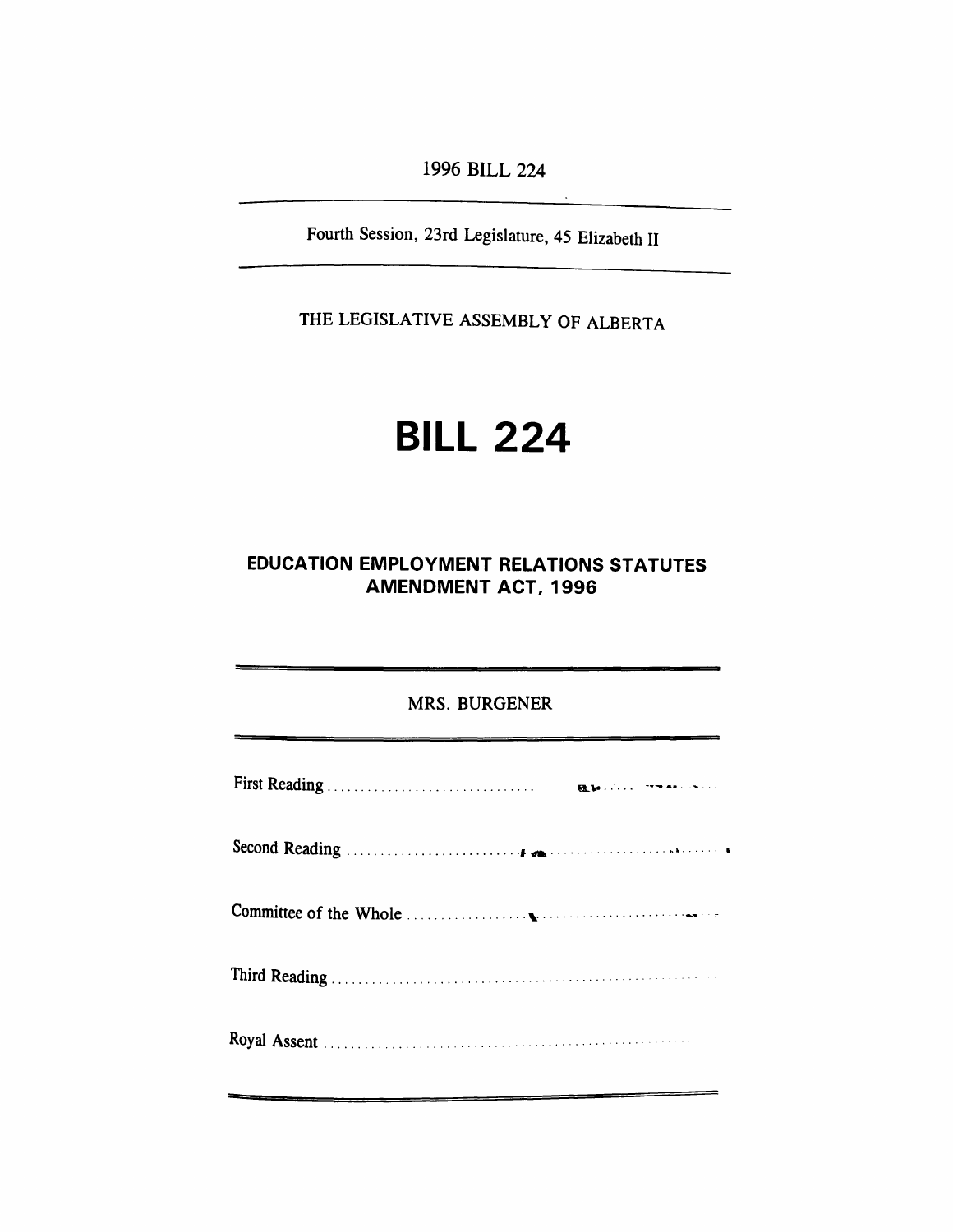*Bill 224 Mrs. Burgener*

## *BILL 224*

#### *1996*

### *EDUCATION EMPLOYMENT RELATIONS STATUTES AMENDMENT ACT, 1996*

*(Assented to , 1996)*

*HER MAJESTY, by and with the advice and consent of the Legislative Assembly of Alberta, enacts as follows:*

- *1(1) The School Act is amended by this section.*
- *(2) Section 99 is amended*
	- *(a) in subsection (2)(b) by adding "subject to subsection (4)," before "delegate its powers";*
	- *(b) by adding the following after subsection (3):*

*(4) No collective agreement between a board, or an employer's organization acting on behalf of a board, and teachers or their bargaining agent may be reached except in accordance with section 99.1.*

*(3) The following is added after section 99:*

*99.1(1) Notwithstanding any other Act or any other provision of this Act*

*(a) the Alberta School Boards Association shall be the employer's organization for every board for the purpose of bargaining collectively and reaching collective agreements with teachers, and*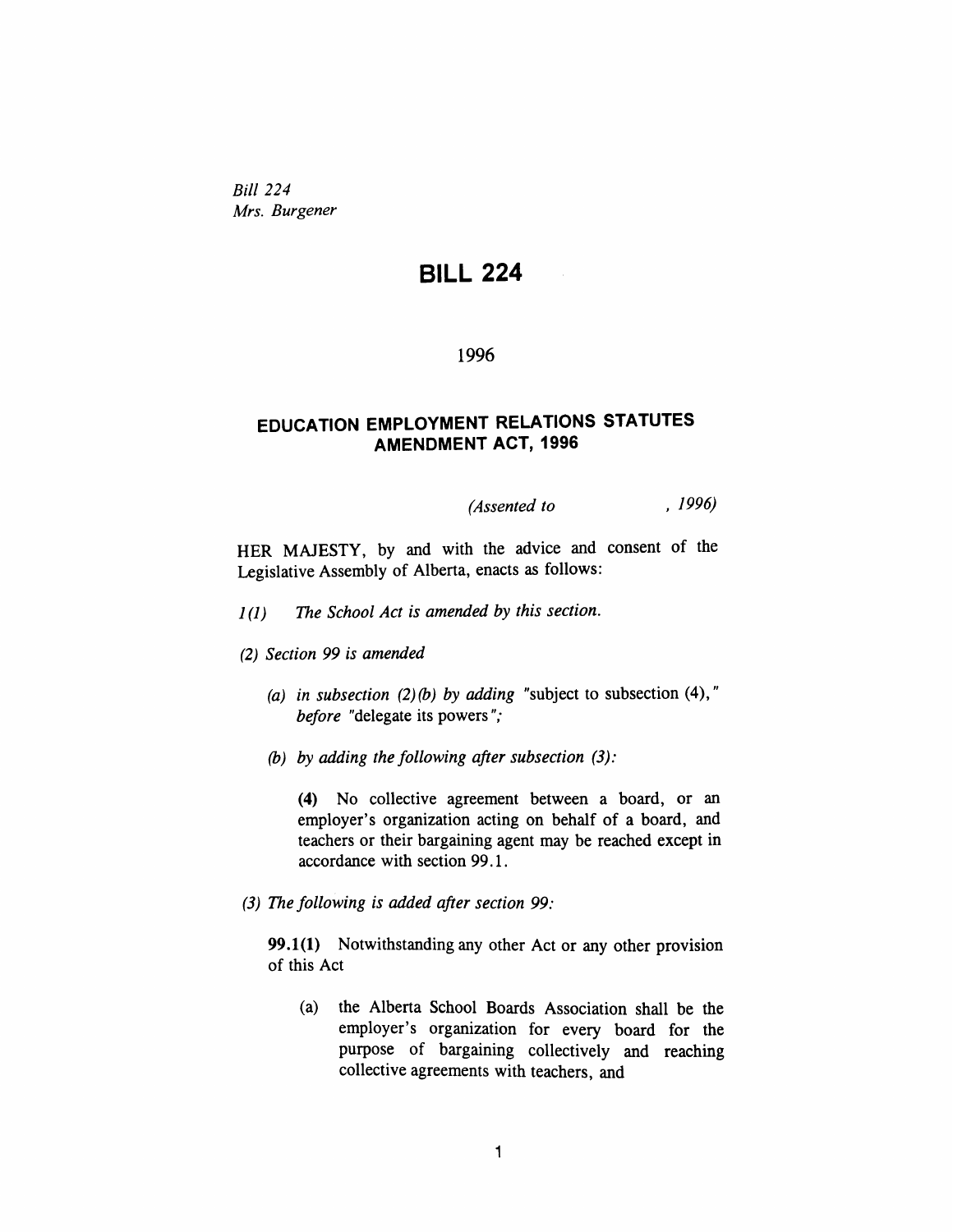#### *Explanatory Notes*

- *1(1) Amends chapter S-3.1 of the Statutes of Alberta, 1988.*
- *(2) Section 99 presently reads:*

*99(1) Notwithstanding anything in this Act, the Labour Relations Code applies to a board and the employees of the board.*

- *(2) A board may*
	- *(a) be a member of an employers ' organization, and*
	- *(b) delegate its power to bargain with any ofits employees to the employers ' organization.*

*(3) When a delegation is made under subsection (2), the employers organization may bargain collectively and make an agreement on the board's behalf in accordance with the Labour Relations Code.*